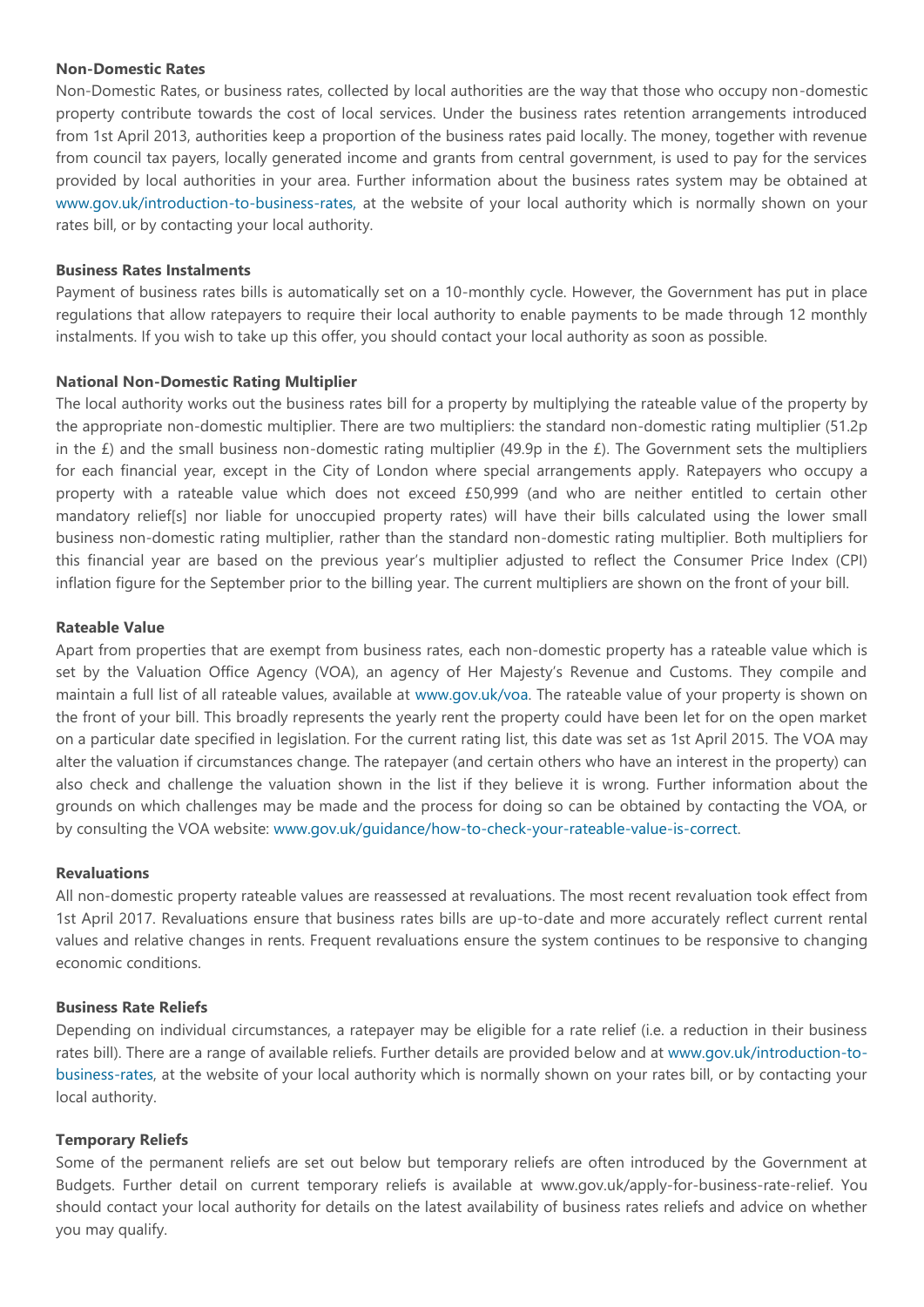### **Small Business Rates Relief**

If a ratepayer's sole or main property has a rateable value which does not exceed a set threshold, the ratepayer may receive a percentage reduction in their rates bill for the property of up to a maximum of 100%. The level of reduction will depend on the rateable value of the property. For example eligible properties with a rateable value below a specified lower threshold will receive 100% relief. Eligible properties between that threshold and a specified upper threshold will receive partial tapered relief. The relevant thresholds for relief are set by the Government by order and can be obtained from your local authority or at [www.gov.uk/introduction-to-business-rates.](http://www.gov.uk/introduction-to-business-rates)

Generally, these percentage reductions (reliefs) are only available to ratepayers who occupy either—

## (a)one property, or

(b)one main property and other additional properties providing those additional properties each have a rateable value which does not exceed the limit set by order.

The aggregate rateable value of all the properties mentioned in (b), must also not exceed an amount set by order. For those businesses that take on an additional property which would normally have meant the loss of small business rate relief, they will be allowed to keep that relief for a fixed additional period. Full details on the relevant limits in relation to second properties and the current period for which a ratepayer may continue to receive relief after taking on an additional property can be obtained from your local authority or at [www.gov.uk/introduction-to-business-rates.](http://www.gov.uk/introduction-to-business-rates)

Certain changes in circumstances will need to be notified to the local authority by the ratepayer who is in receipt of relief (other changes will be picked up by the local authority). The changes which should be notified are— (a)the property falling vacant,

(b)the ratepayer taking up occupation of an additional property, or

(c)an increase in the rateable value of a property occupied by the ratepayer in an area other than the area of the local authority which granted the relief.

# **Charity and Community Amateur Sports Club Relief**

Charities and registered Community Amateur Sports Clubs are entitled to 80% relief where the property is occupied by the charity or the club and is wholly or mainly used for the charitable purposes of the charity (or of that and other charities), or for the purposes of the club (or of that and other clubs). The local authority has discretion to give further relief on the remaining bill. Full details can be obtained from the local authority.

# **Transitional Rate Relief**

At a revaluation, some ratepayers will see reductions or no change in their bill whereas some ratepayers will see increases. Transitional relief schemes are introduced at each revaluation to help those facing increases. Such relief schemes are funded by limiting the reduction in bills for those who have benefitted from the revaluation. Transitional relief is applied automatically to bills. Further information about transitional arrangements and other reliefs may be obtained from the local authority or the website [www.gov.uk/introduction-to-business-rates.](http://www.gov.uk/introduction-to-business-rates)

# **Local Discounts and Hardship Relief**

Local authorities have a general power to grant discretionary local discounts and to give hardship relief in specific circumstances. Full details can be obtained from the local authority.

# **Unoccupied Property Rating**

Business rates are generally payable in respect of unoccupied non-domestic property. However, they are generally not payable for the first three months that a property is empty. This is extended to six months in the case of certain industrial premises, whilst certain other properties such as vacant listed buildings are not liable for business rates until they are reoccupied. Full details on exemptions can be obtained from your local authority or from gov.uk at [https://www.gov.uk/apply-for-business-rate-relief.](https://www.gov.uk/apply-for-business-rate-relief)